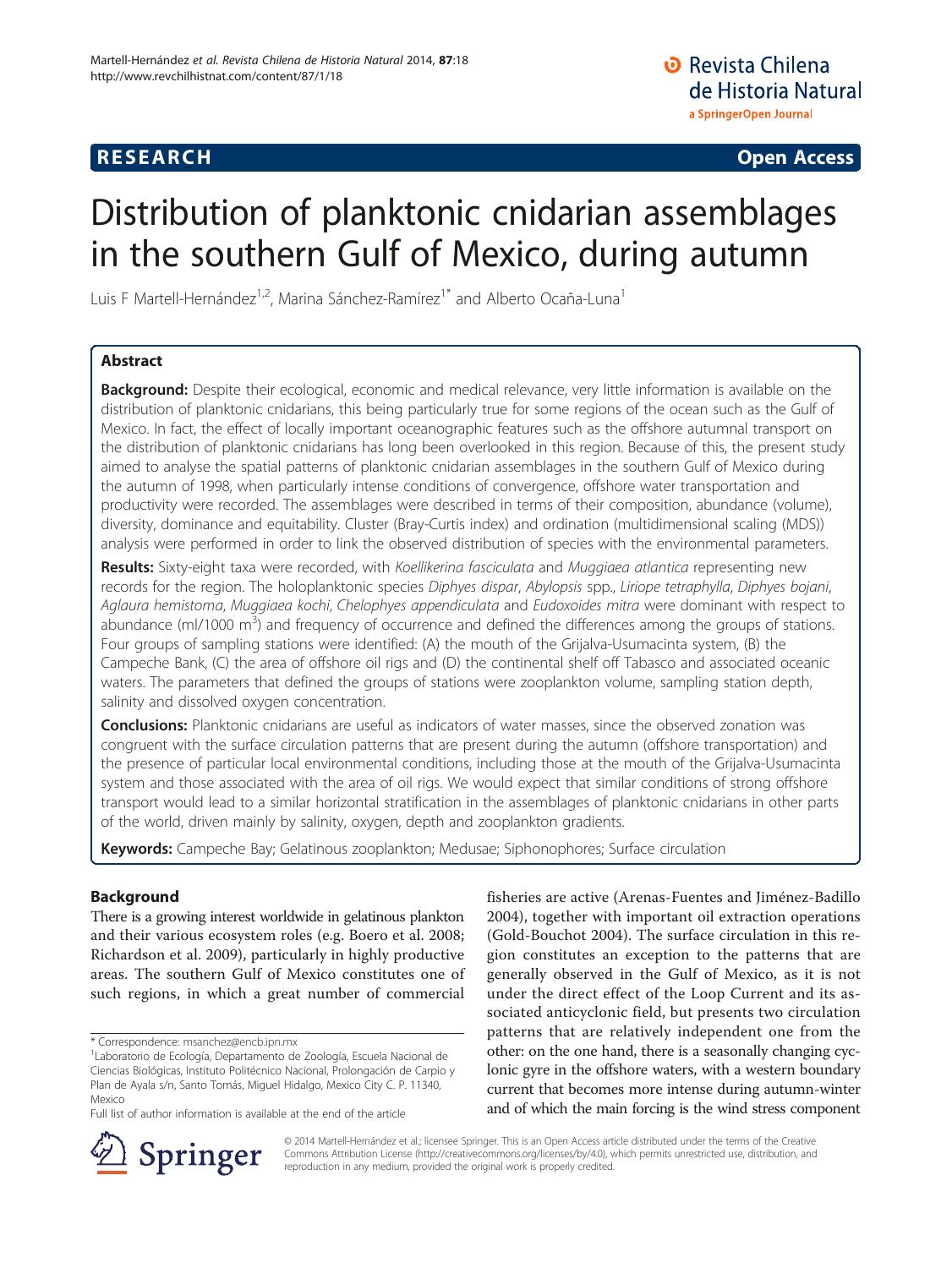(Vázquez de la Cerda et al. [2005\)](#page-10-0); on the other hand, the alongshore coastal currents change direction during the same season, generating a convergence and offshore transportation of water masses (Zavala-Hidalgo et al. [2003](#page-10-0)).

These seasonal variations in the regional circulation patterns are accompanied by important changes in the physicochemical properties of the water that, in turn, are related to changes in the distribution of planktonic organisms. High chlorophyll (phytoplankton) levels have been recorded in areas near the coast, which suggests that there are upwelling phenomena in the eastern region of the Campeche Bank (Merino [1997;](#page-10-0) Zavala-Hidalgo et al. [2006\)](#page-10-0) and confirms the presence of transportation processes in the southern Campeche Bay (Martínez-López and Zavala-Hidalgo [2009\)](#page-10-0). It has also been suggested that the abundance and distribution of ichthyoplankton are affected by the location of the cyclonic gyre and the input of freshwater from the Grijalva-Usumacinta system (Salas de León et al. [1998](#page-10-0)), which generates fronts of considerable size in the southern region of the study area (Czitrom et al. [1986](#page-9-0)). Unfortunately, there is little information on the relationship of these oceanographic conditions and other zooplanktonic organisms, including members of the phylum Cnidaria.

Planktonic cnidarians have a limited mobility and may thus be successfully used as indicators of water masses and their movements (Pagès et al. [2001;](#page-10-0) Thibault-Botha et al. [2004;](#page-10-0) Palma and Silva [2006\)](#page-10-0). Knowledge of this group of organisms in the Gulf of Mexico is as yet limited, despite several recent studies that have informed on the relationship between the assemblages of medusae or siphonophores and the local oceanographic conditions (Loman-Ramos et al. [2007;](#page-10-0) Sanvicente-Añorve et al. [2007a, 2007b](#page-10-0), [2009\)](#page-10-0). Considering the intense water mass transportation that takes place in the Campeche

Bay during the autumn-winter, it would be expected that the structure and composition of the planktonic cnidarian assemblages reflect the oceanographic conditions. This hypothesis was explicitly evaluated in this study through the analysis of the medusae and siphonophores collected during an oceanographic cruise that took place in a year in which particularly intense conditions of convergence, offshore water transportation and productivity were recorded in the southern Campeche Bay (Martínez-López and Zavala-Hidalgo [2009\)](#page-10-0).

# Methods

### Sampling

Zooplankton samples were collected from November 27 to December 6, 1998, with a Bongo type net, 333 μm mesh size, on board the research vessel 'Justo Sierra' of the Universidad Nacional Autónoma de México. Sampling was carried out at 31 stations (Figure 1) located on the continental shelf and slope of the southern Gulf of Mexico, off the Mexican states of Veracruz, Tabasco and Campeche, within a square area limited by 18° N, 95° W and 21° N, 91° W.

Samples were obtained by oblique hauls in a circular trajectory, with a speed of 2 knots and moving 10° to starboard. The volume of water that was filtered at each station was determined by taking a reading on a flowmeter adapted to the sampling net. The maximum depth sampled varied from 13 to 141 m and depended on the total depth at each sampling station, which varied from 16 to 2,550 m. The zooplankton samples were preserved immediately after collection with 4% formalin in sea water that was neutralised with sodium borate.

Apart from collecting biological samples, values were recorded at each station for temperature (°C) and salinity with a CTD probe, pH, turbidity (nephelometric units)

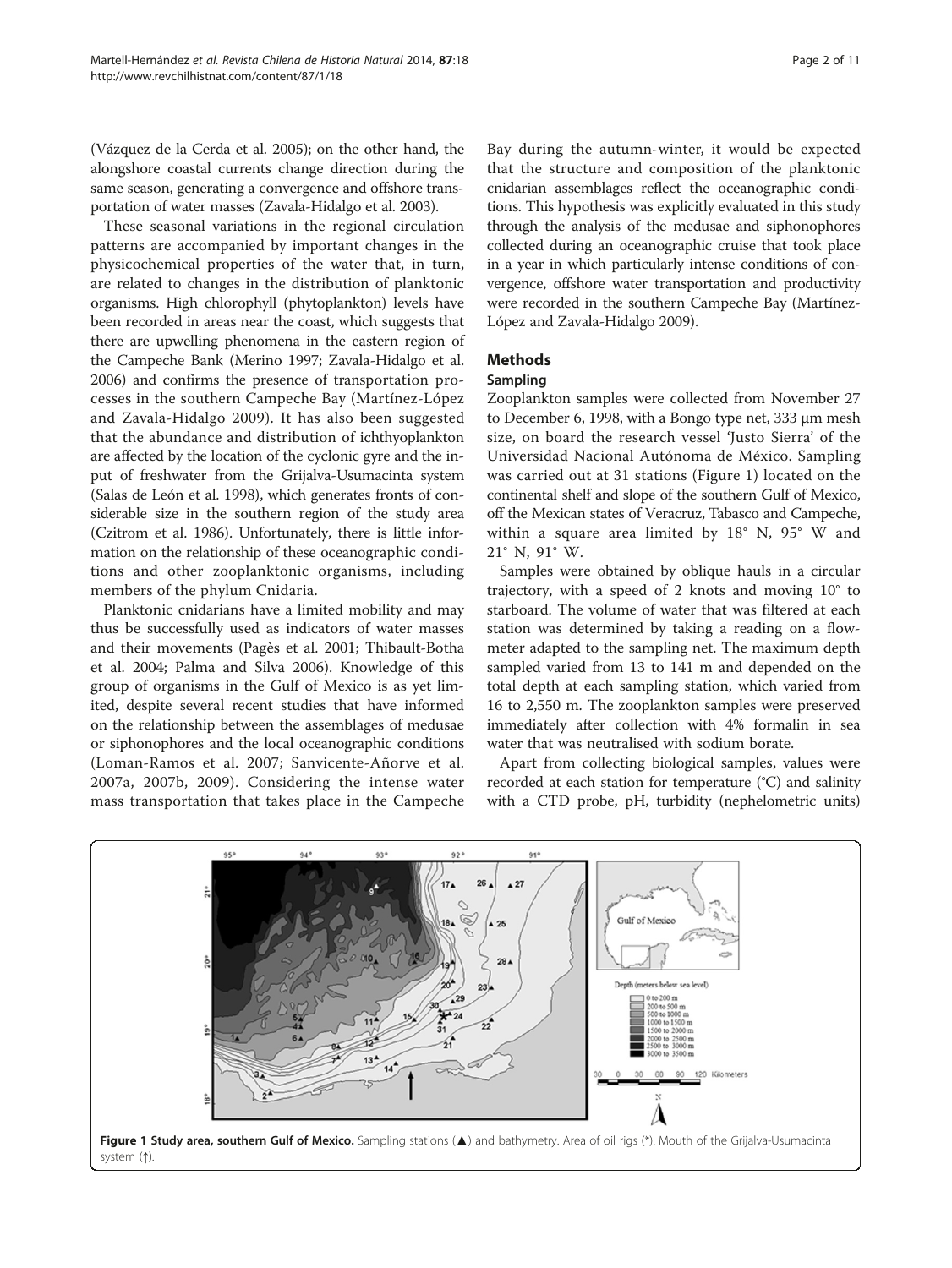and nitrite, nitrate, silicate, phosphate and dissolved oxygen concentration ( $\mu$ mol  $L^{-1}$ ) in water samples obtained with Niskin bottles at every 10 m of depth.

#### Laboratory work

Planktonic cnidarians were separated from the other organisms collected and were later identified to the lowest possible taxonomic level. Total volume values for zooplankton, planktonic cnidarians and each species were determined for each sampling station following the displacement volume method. The abundance values of medusae and siphonophores were expressed as volume units in order to allow comparison between species. This was necessary as the modular nature of the planktonic cnidarian species makes it impossible to establish a 'number of individuals' for each taxon. Volume was expressed as  $ml/1,000$  m<sup>3</sup> in all cases. When a species was present at a sampling station with a volume value smaller than the minimum that could be quantified (=0.1 ml), it was assigned a standard value of 0.05 ml in order to conserve its abundance ratio with respect to the more abundant species (this occurred in <4% of the entries of the volume matrix).

## Data analyses

Graphic models for sampling station depth, temperature, salinity, zooplankton volume, pH, turbidity and concentration of nitrates, nitrites, phosphates, silicates and dissolved oxygen were built in order to identify spatial patterns of environmental parameter variations among the sampling stations. The average value of each environmental parameter (except for zooplankton volume and sampling station depth) was calculated for the mixed layer, defined here as the surface water layer in which the difference between the surface temperature and that at the bottom of the layer was less than 0.1°C. The average parameter values in the mixing layer were then interpolated for the whole study area using the SURFER v8 programme (Golden Software Inc [2002\)](#page-9-0) following the Kriging method.

A principal components analysis (PCA) was applied to the environmental parameter values in order to identify spatial patterns of variation in the study area. To carry out this analysis and considering the differences in the measuring scales associated with each evaluated parameter, the data were previously transformed into the form  $log(x)$ , where x represents the average value of each parameter in a given sampling site.

Before performing the statistical analyses, the volume data per sampling station for each species (as a measure of the abundance) were transformed into the form log  $(x + 1)$ , where x represents each individual datum, in order to reduce the extreme disparity in the abundance of the numerically dominant taxa. The importance value index (IVI, modified from Krebs [1985\)](#page-10-0) was calculated

for each taxon considering volume and frequency data (number of sampling stations where the analysed taxon was present). The IVI presented a theoretical maximum value of 200 in this study. The species richness, Shannon diversity, equity and dominance indices were also calculated for each sampling station. In all cases, the abundance values corresponded to the volume occupied by each species at each sampling station.

A classification analysis and an ordination analysis were carried out using the transformed abundance values in order to identify spatial patterns of species composition in the study area. The selected similarity index was that of Bray-Curtis. The generated similarity matrix served to obtain a cluster diagram through the hierarchical grouping method and to carry out a non-metric multidimensional scaling (MDS) analysis in order to identify the existing relationships among sampling stations based on biological information. A similarity percentage (SIMPER) routine was applied to determine the taxa that contributed the most to the definition of the identified groups. Finally, the agreement between the spatial patterns suggested by the biological data and by the environmental parameters was evaluated through the BIO-ENV and DistLM routines, the latter of which calculates a multivariate multiple regression analysis of symmetric distance matrices (Anderson [2004\)](#page-9-0). Particularly, the conditional test DistLM FOR-WARD was used to evaluate the percentage of variability in the cnidarian data that is explained by the set of environmental variables considering the correlations between them. All multivariate analyses were carried out using the PRIMER v6 software (Clarke and Gorley [2006](#page-9-0)), as suggested by Clarke and Warwick [\(2001\)](#page-9-0).

# Results

## Environmental conditions and zooplankton volume

The physicochemical values recorded for the water of the mixed layer (approximate thickness 50 m) reflect the environmental heterogeneity that is present in the region. However, three areas constantly recorded maximum values for several environmental parameters: the continental shelf of the Campeche Bank (in the eastern region of the study area), the area off the mouth of the Grijalva-Usumacinta system and the middle shelf off Laguna de Términos near the area of oil rigs (Figure [2](#page-3-0)A,B,D,E,F,G,H). The average temperature in the mixing layer varied from 26.66°C to 27.30°C, the average salinity varied from 33.56 to 36.38 and the zooplankton volume varied from 32.32 to 1,135.47 ml/1,000 m<sup>3</sup> (Figure [2](#page-3-0)C). The highest values of these parameters were recorded for the eastern region of the study area on the wide continental shelf of the Campeche Bank, with a decrease towards the oceanic area and the continental shelf off Tabasco and Veracruz.

The average values of turbidity and concentration of nitrates and nitrites in the mixing layer were in general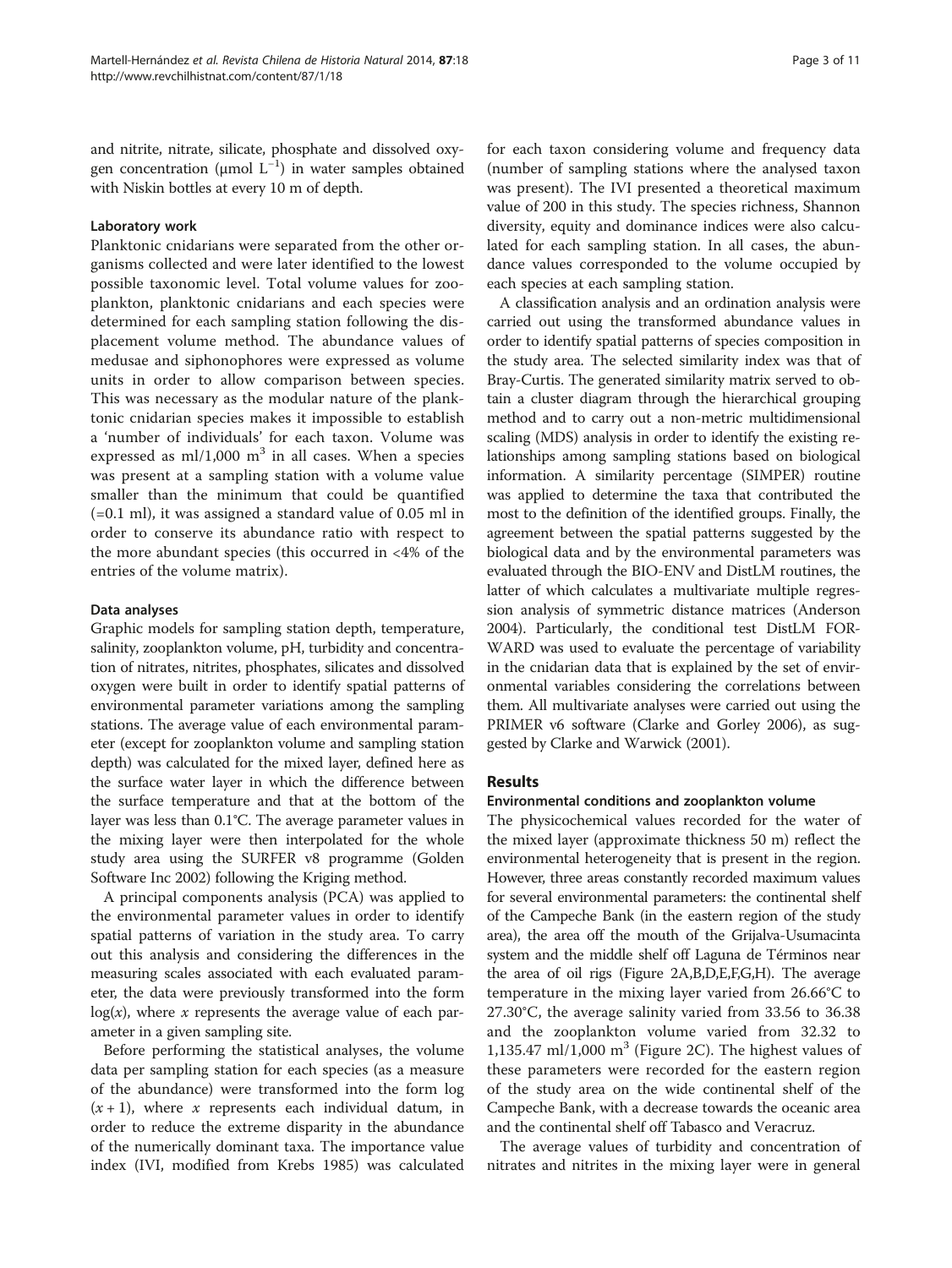<span id="page-3-0"></span>

higher off the mouth of the Grijalva-Usumacinta system and lower in the oceanic area and the eastern region of the study area. The average concentration of nitrates varied from 0.70 to 2.83 µmol  $L^{-1}$  and that of nitrites from 0.03 to 0.51 µmol  $L^{-1}$ , while turbidity values varied from 0.21 to 1.20 nephelometric units. The average values of phosphates and silicates in the mixing layer varied spatially from 0.94 to 5.22 µmol  $L^{-1}$  and from 3.79 to 57.76 µmol  $L^{-1}$ , respectively. The greatest values for both cases were recorded in the southern Campeche Bank in an area of the middle shelf located off Laguna de Términos where the lowest values of 198.56 to 221.84 μmol  $L^{-1}$  of dissolved oxygen were recorded.

The PCA confirmed the presence of important environmental gradients both in a north-south direction and in an east-west direction in Campeche Bay and allowed groups of stations to be identified in relation to their location with respect to these gradients (Figure [3](#page-4-0)). The PC1 and PC2 axes explained 73.4% of the observed variation, with the PC1 axis explaining 50.7% of this variation by itself.

In general, the PC1 axis represented an increase in zooplankton volume and a decrease in depth and dissolved oxygen concentration, for which reason the oceanic stations were grouped to the far left of the bidimensional graph and those with greater zooplankton volumes were located mainly towards the right side. The PC2 axis represented, in general, an increase in turbidity and nutrient concentration and a decrease in salinity, for

which reason the stations near the southern region of the study area, with the greatest values of nitrites, nitrates and turbidity (e.g. off the Grijalva-Usumacinta system), were grouped in the upper half of the graph and those further away from the coast, with relatively low nutrient and turbidity values and higher salinity values, were located at the far lower left of the graph.

Some groups of stations are evident in the PCA graph, while the boundaries of other groups are less clear. For example, station 14 (off the Grijalva-Usumacinta system) is relatively isolated from the others, while stations 24, 30 and 31 form a well-defined group of stations on the middle shelf off Laguna de Términos. The stations located in the Campeche Bank and those in oceanic waters formed a more or less compact subgroup, whereas those located on the outer shelf of the Campeche Bank, possibly a transitional area, lie at the centre of the graph.

## Planktonic cnidarian assemblages

In all, 68 taxa of planktonic cnidarians were identified in the study area (Table [1](#page-5-0)). Of the identified taxa, 44.1% corresponded to meroplanktonic organisms and 55.9% were holoplanktonic. It was not possible to identify the species of the genera Obelia and Zanclea, as the characters on which the identification is based are present in the polyp, and not in the medusa stage. Siphonophores belonging to *Abylopsis* and *Amphicaryon* were also identified at generic level, as some parts of the colony could not be assigned with certainty to a particular species.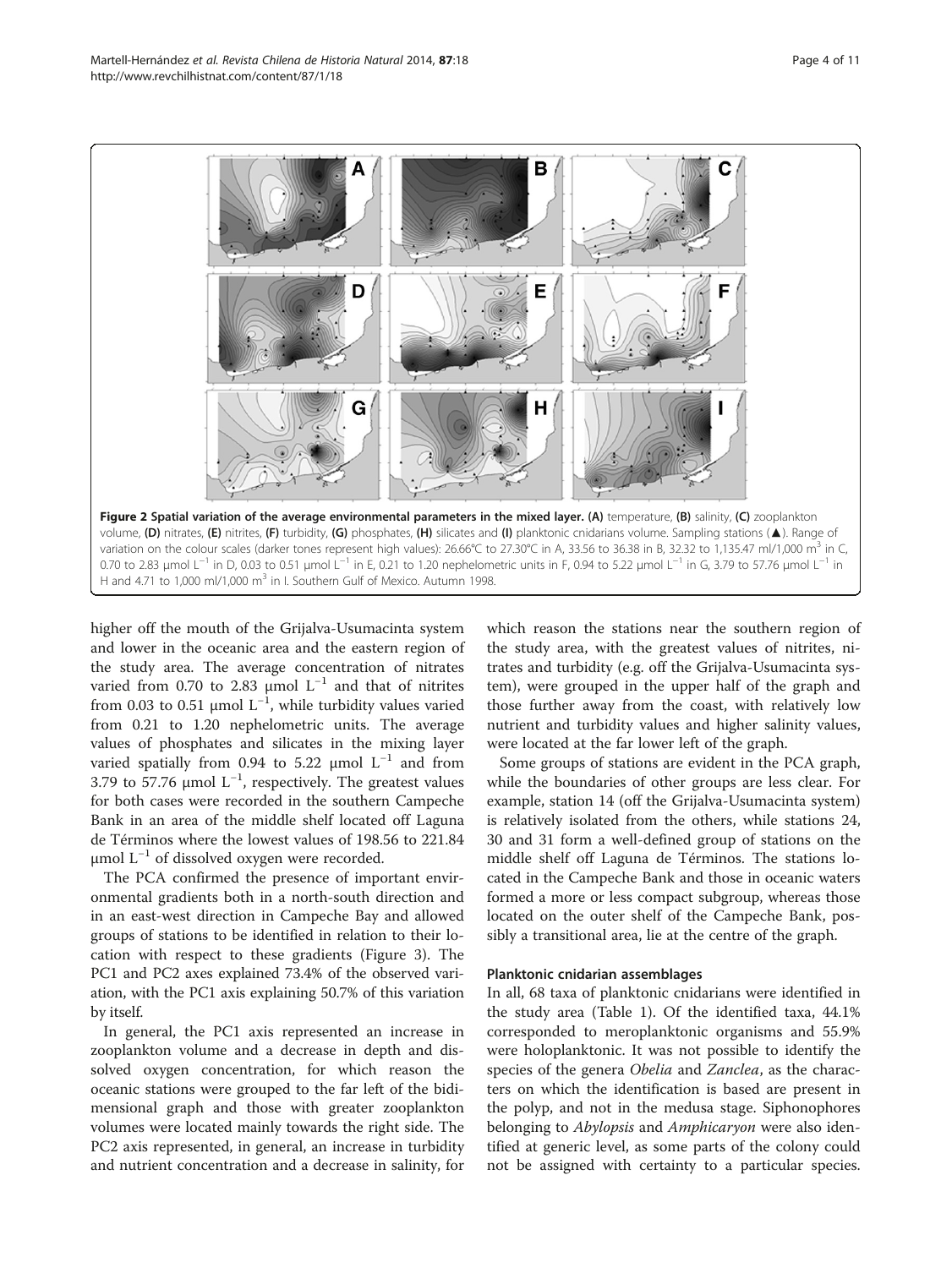However, both Abylopsis tetragona (Otto, 1823) and Abylopsis eschscholtzi (Huxley, 1859) were present in the community, as well as Amphicaryon peltifera (Haeckel, 1888) and Amphicaryon ernesti Totton, 1954.

The volume of planktonic cnidarians per sampling station varied from  $4.71$  to  $1,000$  ml/ $1,000$  m<sup>3</sup>. The greatest values were recorded to the east of the study area on the Campeche Bank (Figure [2](#page-3-0)I).

The volume values per species for a given station varied from <0.10 to  $967.47$  ml/1,000 m<sup>3</sup>. Ten species represented 92.74% of the total volume of planktonic cnidarians, and with the exception of the meroplanktonic medusae of *Eirene pyramidalis*, these were exclusively holoplanktonic medusae (Liriope tetraphylla, Aglaura hemistoma) and siphonophores (Diphyes dispar, Nanomia bijuga, Diphyes bojani, Muggiaea kochi, Agalma okeni, Chelophyes appendiculata). All of these species of holoplanktonic cnidarians were also considered dominant community components with IVI values greater than 100 (Table [1](#page-5-0)), as well as being responsible for the definition of the different groups of stations identified in the classification and ordination analysis (Table [2](#page-6-0)). In general, the distribution of the abundance values of these species agreed with the groups defined.

The classification analysis of the sampling stations allowed the identification of four groups at a similarity level of 75% (Figure [4\)](#page-7-0). Groups A, B, C and D were also identified by the ordination analysis (Figure [5\)](#page-7-0), which is an acceptable bidimensional representation of the similarity relationships between sampling stations, as is shown by

the level of moderate stress associated with the graph (stress = 0.13). Group A included one single sampling station, station 14, located off the mouth of the Grijalva-Usumacinta system. Group B gathered the stations located on the wide continental shelf of the Campeche Bank, to the east of the study area. Group C was formed by three stations located on the middle shelf of the southern Campeche Bank, near the area of the Cantarell Complex oil rigs. Group D gathered the other sampling stations, including a subgroup of oceanic stations that was identified both by the classification analysis and the ordination analysis. Group B (Campeche Bank stations) had the greatest values of dominance and volume of planktonic cnidarians, as well as the lowest values of diversity and equity. The opposite occurred in group D that included, among others, the oceanic stations (Table [3](#page-8-0)).

The ordination analysis of the sampling stations based on the environmental parameters (Figure 3) agreed with the ordination analysis of the same stations based on the species composition and volume data of each observed taxon (Figure [5\)](#page-7-0). The four groups of stations formed by the similarity cluster may be observed in both representations, notwithstanding that the grouping pattern is less evident in the principal components analysis based on the environmental parameters than in the MDS ordination based on the biological data.

The correlation analysis based on the BIO-ENV procedure indicated that the association of environmental parameters that best grouped the sampling stations in agreement with the biological patterns was that integrated by sampling

<span id="page-4-0"></span>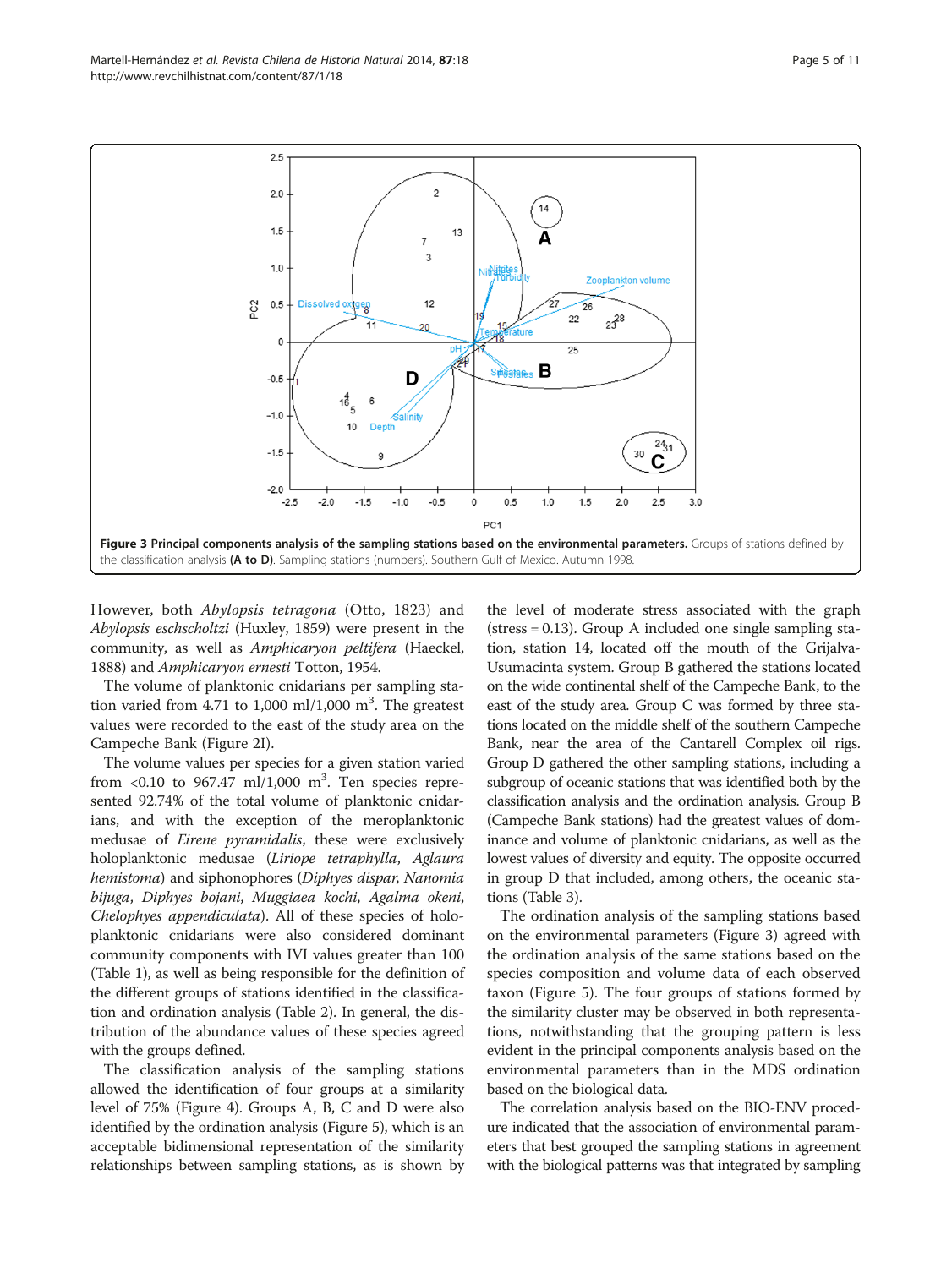#### <span id="page-5-0"></span>Table 1 List of taxa and importance value index (IVI) of the species of planktonic cnidarians

| Taxon                                                            | IVI    |
|------------------------------------------------------------------|--------|
| Diphyes dispar Chamisso and Eysenhardt, 1821 <sup>a</sup>        | 193.33 |
| Liriope tetraphylla (Chamisso and Eysenhardt, 1821) <sup>a</sup> | 157.92 |
| Diphyes bojani (Eschscholtz, 1829) <sup>a</sup>                  | 134.53 |
| Aglaura hemistoma Péron and Lesueur, 1810 <sup>d</sup>           | 132.54 |
| Muggiaea kochi (Will, 1844) <sup>a</sup>                         | 127.11 |
| Chelophyes appendiculata (Eschscholtz, 1829) <sup>a</sup>        | 115.57 |
| Eudoxoides mitra (Huxley, 1859) <sup>a</sup>                     | 103.12 |
| Abylopsis spp. <sup>a</sup>                                      | 100.72 |
| Bassia bassensis (Quoy and Gaimard, 1833) <sup>a</sup>           | 98.25  |
| Nanomia bijuga (delle Chiaje, 1844) <sup>a</sup>                 | 95.58  |
| Lensia cossack Totton, 1941 <sup>a</sup>                         | 90.27  |
| Eudoxoides spiralis (Bigelow, 1911) <sup>a</sup>                 | 87.38  |
| Solmundella bitentaculata (Quoy and Gaimard, 1833) <sup>a</sup>  | 85.36  |
| Enneagonum hyalinum Quoy and Gaimard, 1827 <sup>d</sup>          | 75.85  |
| Agalma okeni Eschscholtz, 1825 <sup>a</sup>                      | 74.05  |
| Nausithoe punctata Kölliker, 1853                                | 69.41  |
| Rhopalonema velatum Gegenbaur, 1857 <sup>a</sup>                 | 68.16  |
| Cunina octonaria McCrady, 1857 <sup>a</sup>                      | 64.41  |
| Sulculeolaria chuni (Lens and van Riemsdijk, 1908) <sup>a</sup>  | 58.78  |
| Lensia hotspur Totton, 1941 <sup>a</sup>                         | 58.05  |
| Lensia subtilis (Chun, 1886) <sup>a</sup>                        | 53.62  |
| Corymorpha gracilis (Brooks, 1822)                               | 50.04  |
| Amphicaryon spp. <sup>a</sup>                                    | 49.35  |
| Eirene pyramidalis (Agassiz, 1862)                               | 44.33  |
| Zanclea spp.                                                     | 39.32  |
| Proboscidactyla ornata (McCrady, 1859)                           | 39.32  |
| Halitiara formosa Fewkes, 1882                                   | 32.17  |
| Lensia campanella (Moser, 1917) <sup>a</sup>                     | 32.17  |
| Lensia meteori (Leloup, 1934) <sup>a</sup>                       | 32.17  |
| Hippopodius hippopus (Forskål, 1776) <sup>a</sup>                | 29.32  |
| Lizzia alvarinoae Segura, 1980                                   | 25.02  |
| Amphinema dinema (Péron and Lesueur, 1810)                       | 19.21  |
| Lensia fowleri (Bigelow, 1911) <sup>a</sup>                      | 17.87  |
| Persa incolorata McCrady, 1857 <sup>a</sup>                      | 17.87  |
| Dimophyes arctica (Chun, 1897) <sup>a</sup>                      | 15.85  |
| Turritopsis nutricula McCrady, 1857                              | 15.64  |
| Bougainvillia muscus (Allman, 1863)                              | 14.30  |
| Obelia spp.                                                      | 14.30  |
| Rosacea cymbiformis (delle Chiaje, 1830) <sup>a</sup>            | 11.04  |
| Anthothecata sp. 1                                               | 10.72  |
| Eucheilota duodecimalis A. Agassiz, 1862                         | 10.72  |
| Clytia sp.                                                       | 10.72  |
| Sulculeolaria turgida (Gegenbaur, 1853) <sup>a</sup>             | 8.07   |
|                                                                  |        |

## Table 1 List of taxa and importance value index (IVI) of the species of planktonic cnidarians (Continued)

| Sulculeolaria monoica (Chun, 1888) <sup>a</sup>           | 8.04 |
|-----------------------------------------------------------|------|
| Anthothecata sp. 2                                        | 7.15 |
| Eirenidae sp.                                             | 7.15 |
| Eucheilota ventricularis McCrady, 1859                    | 7.15 |
| Clytia folleata (McCrady, 1859)                           | 7.15 |
| Eutima gracilis (Forbes and Goodsir, 1853)                | 5.18 |
| Bougainvillia platygaster (Haeckel, 1879)                 | 5.03 |
| Clytia hemisphaerica (Linnaeus, 1767)                     | 5.03 |
| Vogtia pentacantha Kölliker, 1853 <sup>a</sup>            | 4.77 |
| Koellikerina fasciculata (Péron and Lesueur, 1810)        | 4.71 |
| Ceratocymba sagittata Quoy and Gaimard, 1827 <sup>a</sup> | 4.37 |
| Cladonematidae sp.                                        | 3.57 |
| Slabberia strangulata (McCrady, 1859)                     | 3.57 |
| Ectopleura dumortierii (Van Beneden, 1844)                | 3.57 |
| Amphinema rugosum (Mayer, 1900)                           | 3.57 |
| Podocorynoides minima (Trinci, 1903)                      | 3.57 |
| Aequorea macrodactyla (Brandt, 1835)                      | 3.57 |
| Eucheilota paradoxica Mayer, 1900                         | 3.57 |
| Clytia discoida (Mayer, 1900)                             | 3.57 |
| Lensia multicristata (Moser, 1925) <sup>a</sup>           | 3.57 |
| Muggiaea atlantica Cunningham, 1892 <sup>a</sup>          | 3.57 |
| Aegina citrea Eschscholtz, 1829 <sup>a</sup>              | 3.57 |
| Cunina sp. <sup>a</sup>                                   | 3.57 |
| Anthothecata sp. 3                                        | 3.57 |
| Narcomedusae sp. <sup>a</sup>                             | 3.57 |
|                                                           |      |

IVI, importance value index. <sup>a</sup> Holoplanktonic taxa.

station depth, salinity, dissolved oxygen concentration and zooplankton volume ( $\rho = 0.641$ ). These parameters maximised the correlation of ranges between the dissimilarity matrices of the biological and environmental data and may thus be considered to be the group of parameters that best explained the grouping pattern of the stations observed in the study area. The results of the DistLM analysis showed almost the same set of variables (excluding dissolved oxygen) as strong predictors in the grouping of the cnidarian assemblages (Table [4\)](#page-8-0), together explaining 54.78% of the cumulative variation.

# **Discussion**

In general, the values recorded in this study for the physicochemical properties of the water varied within the ranges previously reported for the Gulf of Mexico (Secretaría de Marina [1980](#page-10-0); De la Lanza-Espino and Gómez-Rojas [2004](#page-9-0)). The variations of the surface temperature and salinity coincided in magnitude and spatial distribution with the patterns observed by Loman-Ramos et al. [\(2007](#page-10-0)), who recorded the lowest surface temperature and highest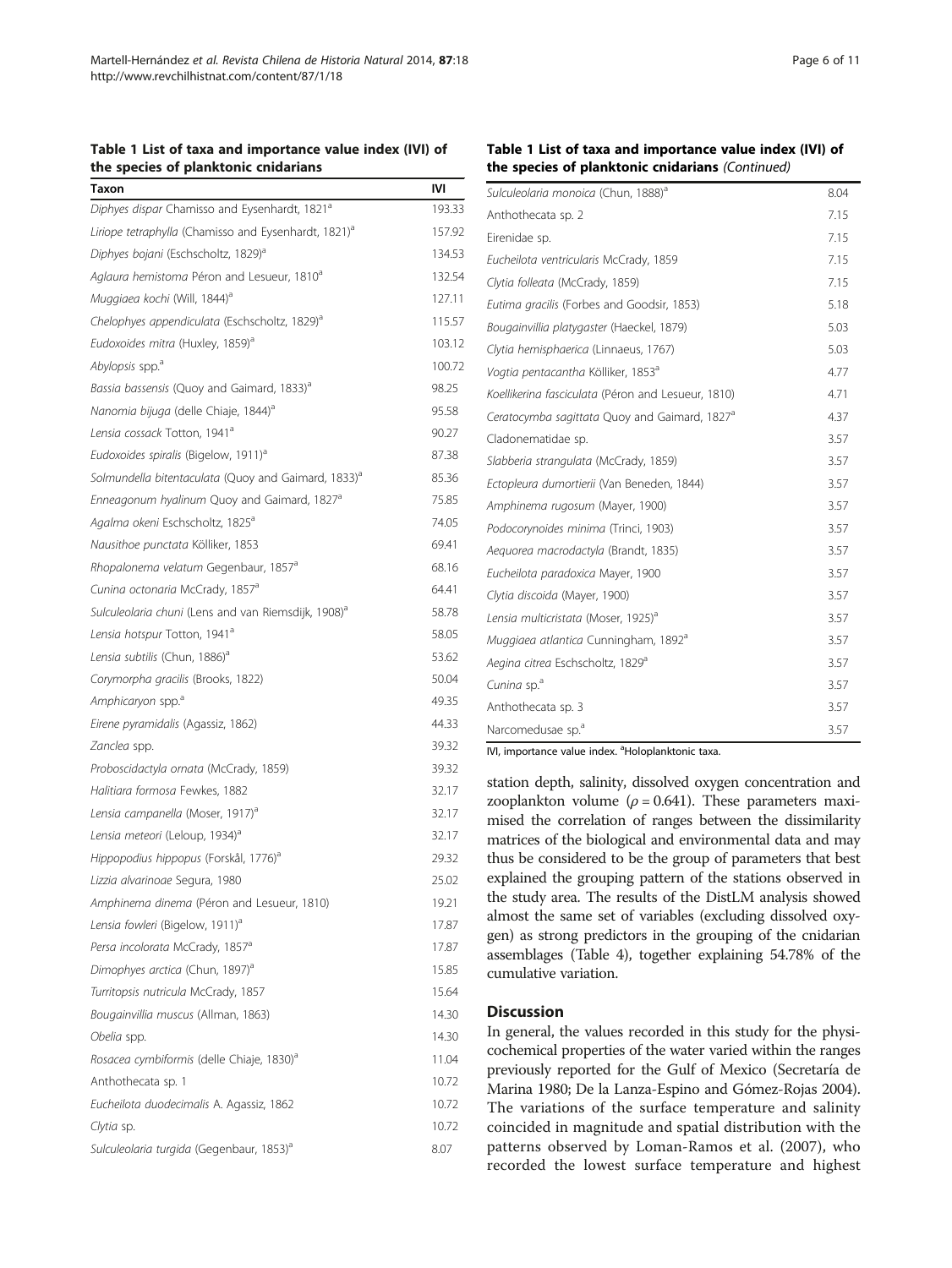| cnidarians found in this study<br>Group/taxon | Av.<br>abund | δ     | δ/SD | Contrib% | Cum.% |
|-----------------------------------------------|--------------|-------|------|----------|-------|
| Group A                                       |              |       |      |          |       |
| Only one sampling station (st. 14)            |              |       |      |          |       |
| Group B                                       |              |       |      |          |       |
| Average similarity, 70.95                     |              |       |      |          |       |
| Muggiaea kochi                                | 8.29         | 18.3  | 1.56 | 45.69    | 45.69 |
| Liriope tetraphylla                           | 23.48        | 9.54  | 1.08 | 23.82    | 69.51 |
| Nanomia bijuga                                | 15.8         | 4.41  | 0.48 | 11.03    | 80.53 |
| Diphyes dispar                                | 3.67         | 2.33  | 0.42 | 5.83     | 86.36 |
| Cunina octonaria                              | 1.97         | 2.02  | 0.50 | 5.05     | 91.41 |
| Group C                                       |              |       |      |          |       |
| Average similarity, 83.56                     |              |       |      |          |       |
|                                               | 14.37        | 24.66 | 9.3  | 38.16    | 38.16 |
| Diphyes dispar                                | 7.99         | 18.06 | 8.84 | 27.94    | 66.1  |
| Aglaura hemistoma<br>Chelophyes               | 2.69         | 4     | 0.65 | 6.19     | 72.29 |
| appendiculata                                 |              |       |      |          |       |
| Bassia bassensis                              | 1.31         | 3.73  | 0.66 | 5.77     | 78.06 |
| Diphyes bojani                                | 2.41         | 3.36  | 0.68 | 5.2      | 83.25 |
| Abylopsis spp.                                | 1.22         | 3.34  | 0.68 | 5.17     | 88.43 |
| Liriope tetraphylla                           | 1.2          | 3.01  | 0.58 | 4.65     | 93.08 |
| Group D                                       |              |       |      |          |       |
| Average similarity, 64.64                     |              |       |      |          |       |
| Diphyes dispar                                | 15.89        | 15.47 | 3.48 | 27.31    | 27.31 |
| Diphyes bojani                                | 6.80         | 8.95  | 2.39 | 15.80    | 43.11 |
| Chelophyes<br>appendiculata                   | 3.14         | 8.24  | 2.52 | 14.54    | 57.65 |
| Abylopsis spp.                                | 1.91         | 4.63  | 1.39 | 8.17     | 65.82 |
| Eudoxoides mitra                              | 2.05         | 4.24  | 1.22 | 7.48     | 73.30 |
| Agalma okeni                                  | 3.83         | 3.21  | 0.62 | 5.67     | 78.96 |
| Liriope tetraphylla                           | 1.17         | 2.85  | 1.58 | 5.02     | 83.99 |
| Bassia bassensis                              | 0.90         | 1.43  | 0.83 | 2.52     | 86.50 |
| Aglaura hemistoma                             | 1.60         | 1.34  | 0.65 | 2.36     | 88.86 |
| Rhopalonema velatum                           | 0.50         | 1.24  | 0.76 | 2.19     | 91.05 |

<span id="page-6-0"></span>

| Table 2 SIMPER analysis of the species of planktonic |  |
|------------------------------------------------------|--|
| cnidarians found in this study                       |  |

Av. abund = average abundance,  $\delta$  = average similarity between stations in each group, SD = standard deviation of  $\delta$ , Contrib% = percentage contribution of each species to  $\delta$ , Cum.% = cumulative percentage of contribution to  $\delta$ , contributors up to a cumulative 90% for each group are shown.

salinity values in the oceanic area and the highest values of temperature in the shallow area of the Campeche Bank. Surface salinity in the south varies in response to the input of the Grijalva-Usumacinta system, which constitutes the most important contribution of freshwater in the region (Czitrom et al. [1986\)](#page-9-0). The estimated depth of the thermocline was also congruent with previous observations of a mixed layer reaching 40 to 70 m depth during the summer-autumn (Espinosa-Fuentes and Flores-Coto [2004\)](#page-9-0), with an important vertical mixing process that increases in intensity in winter when it may reach a thickness of up to 100 m (Alatorre et al. [1989](#page-9-0)).

The spatial patterns of variation of the zooplankton volume showed the highest secondary productivity values to occur on the Campeche Bank. Individual values of zooplankton biomass and volume recorded by different studies cannot always be compared because of differences in the methods used to estimate them; however, it may be stated that the Campeche Bank is an area of great secondary productivity considering our data as well as those of De la Cruz ([1971](#page-9-0)), Gómez-Aguirre ([1987\)](#page-10-0), Flores-Coto et al. [\(1988](#page-9-0)), Gasca et al. [\(1995\)](#page-9-0) and Loman-Ramos et al. ([2007](#page-10-0)). Several factors are related to the abundance of plankton in this area, including the width of the continental shelf and a high diversity of primary producers (Flores-Coto et al. [1988;](#page-9-0) Okolodkov [2003\)](#page-10-0), as well as the advection of high biomass nuclei generated in upwelling areas (Merino [1997;](#page-10-0) Zavala-Hidalgo et al. [2006](#page-10-0)). The relatively high zooplankton volumes located off the mouth of the Grijalva-Usumacinta system are mainly associated with the input of freshwater to this area, confirming that river input variations and coastal circulation patterns have an important effect on the spatial location of high zooplankton biomass nuclei in the region (Salas de León et al. [1998](#page-10-0); Sanvicente-Añorve et al. [2007b](#page-10-0)).

Unexpectedly, the PCA analysis showed a lack of neriticoceanic zonation in the study area that differs from previous observations (Salas de León et al. [1998;](#page-10-0) Flores-Coto et al. [2000;](#page-9-0) Loman-Ramos et al. [2007](#page-10-0)), but agrees with the regional circulation patterns of an important offshore transportation during this time of the year following a meeting of the coastal currents in the southern Campeche Bay (Zavala-Hidalgo et al. [2003](#page-10-0)). The offshore transportation of water masses would then minimise the environmental gradients that are present at other times of the year.

In terms of species composition, the planktonic cnidarian assemblages may be considered typical of the region. All species identified in this study have been previously recorded for the Gulf of Mexico (Segura-Puertas et al. [2009](#page-10-0); Pugh and Gasca [2009\)](#page-10-0), with the exception of Koellikerina fasciculata and Muggiaea atlantica. Only recently concern has risen about new records of gelatinous zooplankton in the area, mainly because of the potential ecological and economical consequences, particularly if the new records are those of non-indigenous or invasive species (Graham et al. [2003](#page-10-0)). Both K. fasciculata and M. atlantica are distributed worldwide (Bouillon et al. [2004](#page-9-0)); thus, more studies are required to determine whether there are established populations in the Gulf of Mexico or if the new records represent recent introductions.

The identified set of dominant species include taxa that have been previously labelled as common and widely distributed in the Gulf of Mexico and adjacent areas (Gasca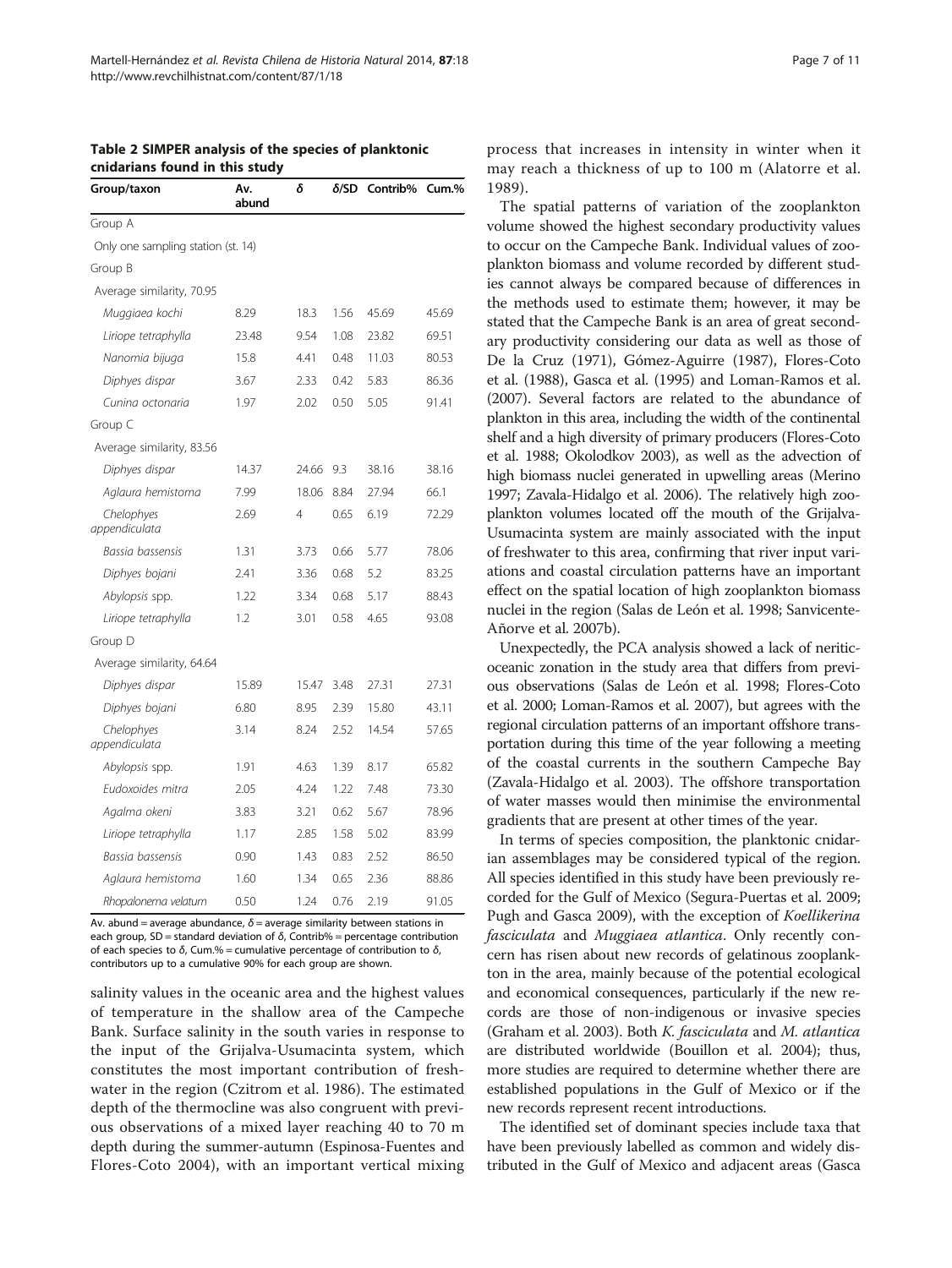<span id="page-7-0"></span>

[1993, 1997, 1998](#page-9-0), [1999;](#page-9-0) Sanvicente-Añorve et al. [2007b](#page-10-0); Segura-Puertas et al. [2009;](#page-10-0) Pugh and Gasca [2009](#page-10-0)), sometimes being the most abundant component of the gelatinous zooplankton community (Segura-Puertas [1992](#page-10-0); Segura-Puertas and Ordóñez-López 1994; Loman-Ramos et al. [2007](#page-10-0)).

The distribution of the abundance of the planktonic cnidarians observed in this study is also in agreement with previous data (Segura-Puertas and Ordoñez-López [1994](#page-10-0); Gasca [1998](#page-9-0)), since the lowest values were recorded in waters of the Campeche Bank, and the highest values were present in the oceanic area. Spatial patterns of abundance and biomass of planktonic cnidarians are particularly understudied, and only recently, a growing interest in the distribution of jellyfish abundance is

developing due to the concern that overfishing may be leading to a proliferation of medusae through fishing down the food web (Lilley et al. [2011;](#page-10-0) Lucas et al. [2014](#page-10-0)). To provide a rough comparison of pelagic cnidarian abundance values with those reported by other authors, we estimated the mean biomass (carbon weight, in mg) of the assemblages of planktonic cnidarians in the southern Gulf of Mexico. Our results (mean value of 0.63 ± 7.13 mg  $C$  m<sup>3</sup>) fall within the range previously reported for the Northern Atlantic Ocean by Lucas et al. ([2014](#page-10-0)), not being particularly high or low for the region. Needless to say, this value should be taken with caution, since it was based on carbon density data for the tissue of Cladonema californicum medium-sized medusae (see Costello [1998](#page-9-0)), as density values have not been determined

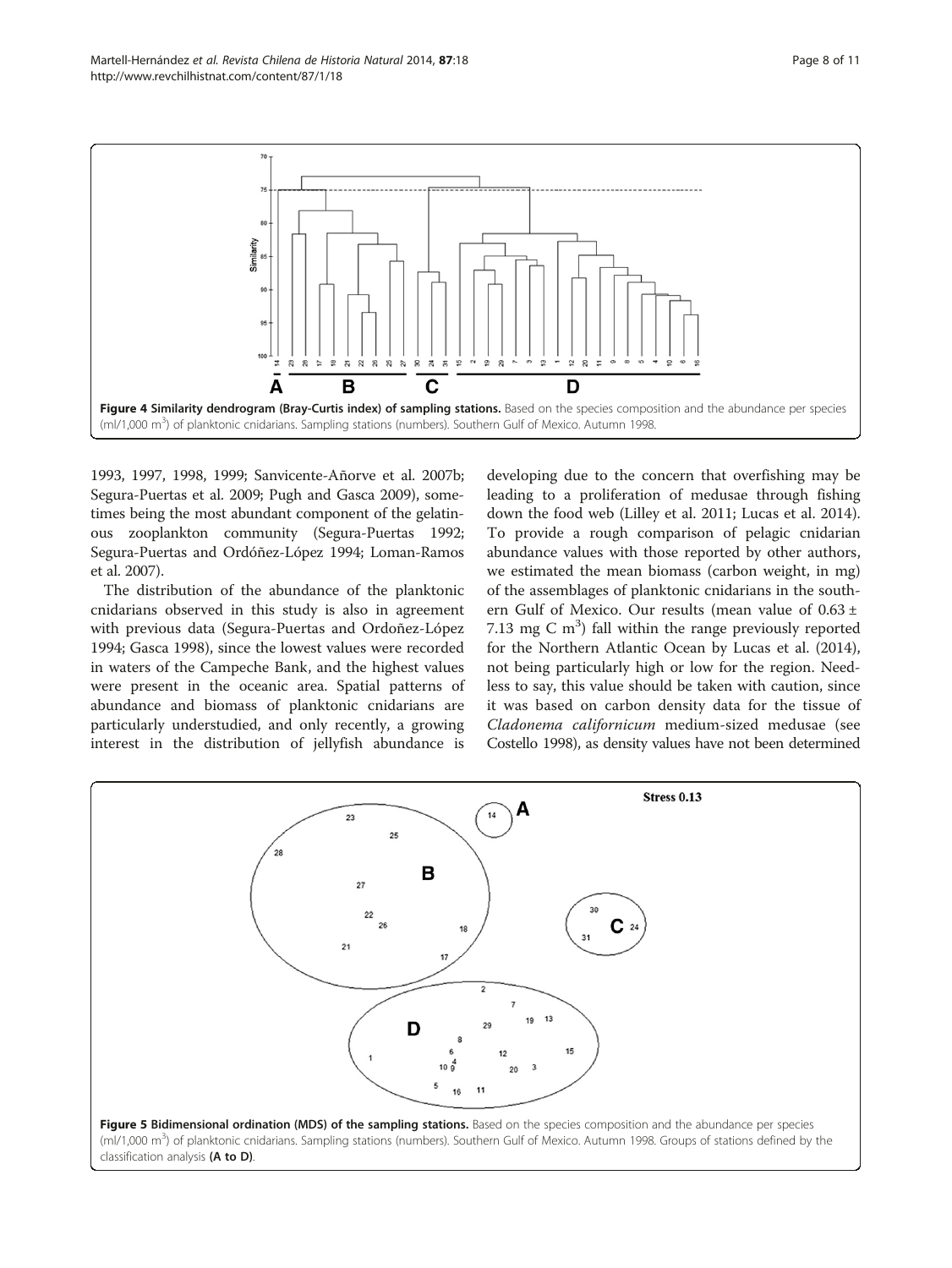| Group of sampling stations                              | A     | В                   |                | D                 |
|---------------------------------------------------------|-------|---------------------|----------------|-------------------|
| Planktonic cnidarians volume (ml/1,000 m <sup>3</sup> ) | 72.05 | $167.46 \pm 318.05$ | $36.11 + 7.21$ | $42.40 \pm 31.83$ |
| Shannon diversity                                       | 1.26  | $0.87 + 0.39$       | $1.54 + 0.16$  | $1.90 + 0.35$     |
| Equity                                                  | 0.49  | $0.34 + 0.14$       | $0.52 + 0.04$  | $0.60 + 0.10$     |
| Dominance                                               | 0.40  | $0.56 \pm 0.20$     | $0.27 + 0.04$  | $0.21 + 0.13$     |
| Number of species                                       | 13    | 37                  | 26             | 54                |

<span id="page-8-0"></span>Table 3 Ecological parameters of the groups of stations identified by the classification and ordination analyses

for other hydrozoan species. Nevertheless, we believe that this calculation is important since it allows comparison of our results with abundance values observed in other regions of the world's oceans. Further surveys of the area are also much needed, in order to gain insight on long-term changes and inter-annual variability of gelatinous plankton abundance.

The four groups of sampling stations identified in this study were particularly influenced by the distribution of the abundance of the dominant species. These distribution patterns coincided with those observed by Loman-Ramos et al. ([2007\)](#page-10-0) and additionally suggest that the planktonic cnidarian assemblages vary markedly from the coast to deeper waters (offshore variability) in agreement with the observations of Sanvicente-Añorve et al. ([2007b\)](#page-10-0).

The spatial distribution of the abundance of planktonic cnidarians and other gelatinous zooplankton organisms is mostly the result of interactions among the biological characteristics (behaviour, ecological tolerance, life cycle aspects, etc.) of each species and the physical parameters of the water (Graham et al. [2001\)](#page-10-0), as may be seen for the assemblages observed here. Several environmental factors have also been pointed out as determining the distribution patterns of planktonic cnidarian populations in other parts of the world. In general, these factors vary in relation to the temporal and spatial scales under study; however, it is possible to say that upwelling phenomena, as well as oceanic gyres, currents, the distance off the coast, the depth of the mixing layer and the effect of freshwater input, have been recognised by various authors (Gasca [1999](#page-9-0); Suárez-Morales et al. [2002;](#page-10-0) Thibault-Botha et al. [2004;](#page-10-0) Sanvicente-Añorve et al. [2007b\)](#page-10-0) as important factors that determine spatial-temporal changes in planktonic cnidarian assemblages.

Zooplankton volume represents a measure of the amount of food that is available for planktonic cnidarians, and the fact that the total volume of the studied community varies spatially following the variation of zooplankton abundance suggests that the availability of food determines the distribution of the abundance of medusae and siphonophores in the study area. A similar trend was observed by Loman-Ramos et al. ([2007](#page-10-0)) when analysing jellyfish species in the region. This is related to the predatory habits of the planktonic cnidarians, as it has been observed that the spatial distribution of jellyfish and siphonophores coincide in time and space with that of their prey (Purcell [1981](#page-10-0), [1997](#page-10-0)). Depth at each sampling station, on the other hand, reflects the position of the station with respect to the coast, and as such has been previously considered an important parameter for the definition of groups of stations in the Gulf of Mexico (Gasca [1999](#page-9-0)) and elsewhere (Biggs et al. [1981](#page-9-0); Mackie et al. [1987\)](#page-10-0). Salinity has been previously related to the abundance and richness of medusae and siphonophores in several parts of the world (Santhakumari et al. [1999](#page-10-0); Thibault-Botha et al. [2004](#page-10-0); Zakaria [2004](#page-10-0)), among them is the Gulf of Mexico (Sanvicente-Añorve et al. [2007b](#page-10-0), [2009\)](#page-10-0). Furthermore, the presence of saline fronts is commonly associated with the formation of planktonic cnidarian assemblages (Graham et al. [2001](#page-10-0)), the same way the patterns observed in the south-eastern Gulf of Mexico suggest that the input of freshwater (mainly from the Grijalva-Usumacinta system) and the salinity gradient it generates are very important factors that determine the dynamics of the zooplankton populations in this region.

Previous investigations (Flores-Coto et al. [2000](#page-9-0); Loman-Ramos et al. [2007\)](#page-10-0) had indicated the presence of well-defined groups of neritic and oceanic stations, determined by the composition and abundance of various

Table 4 Best set of environmental variables explaining the variance in biological data

|                           |        |            | -        | -       |              |         |    |
|---------------------------|--------|------------|----------|---------|--------------|---------|----|
| Variable                  | AIC    | SS (trace) | Pseudo F | P value | % Var        | % Cum   | df |
| Depth of sampling station | 233.27 | 2.259      | .1374    | 0.001   | 0.19751      | 0.19751 | 29 |
| Salinity                  | 231.25 | 6.704.6    | 4.3553   | 0.005   | $.32F - 01$  | 0.32903 | 28 |
| Zooplankton volume        | 229.85 | 5.274.5    | 3.7646   | 0.003   | $2.19F - 01$ | 0.54767 | 27 |

DistLM-forward analysis; Akaike Information Criterion (AIC) = 229.85;  $R^2 = 0.5477$ ; RSS = 37829; 3 variables. SS (trace) = portion of sum of squares related to the analysed predictor variable, %Var = percentage of variance in species data explained by respective variable in the row, %Cum = cumulative percentage of variance explained,  $df =$  degrees of freedom.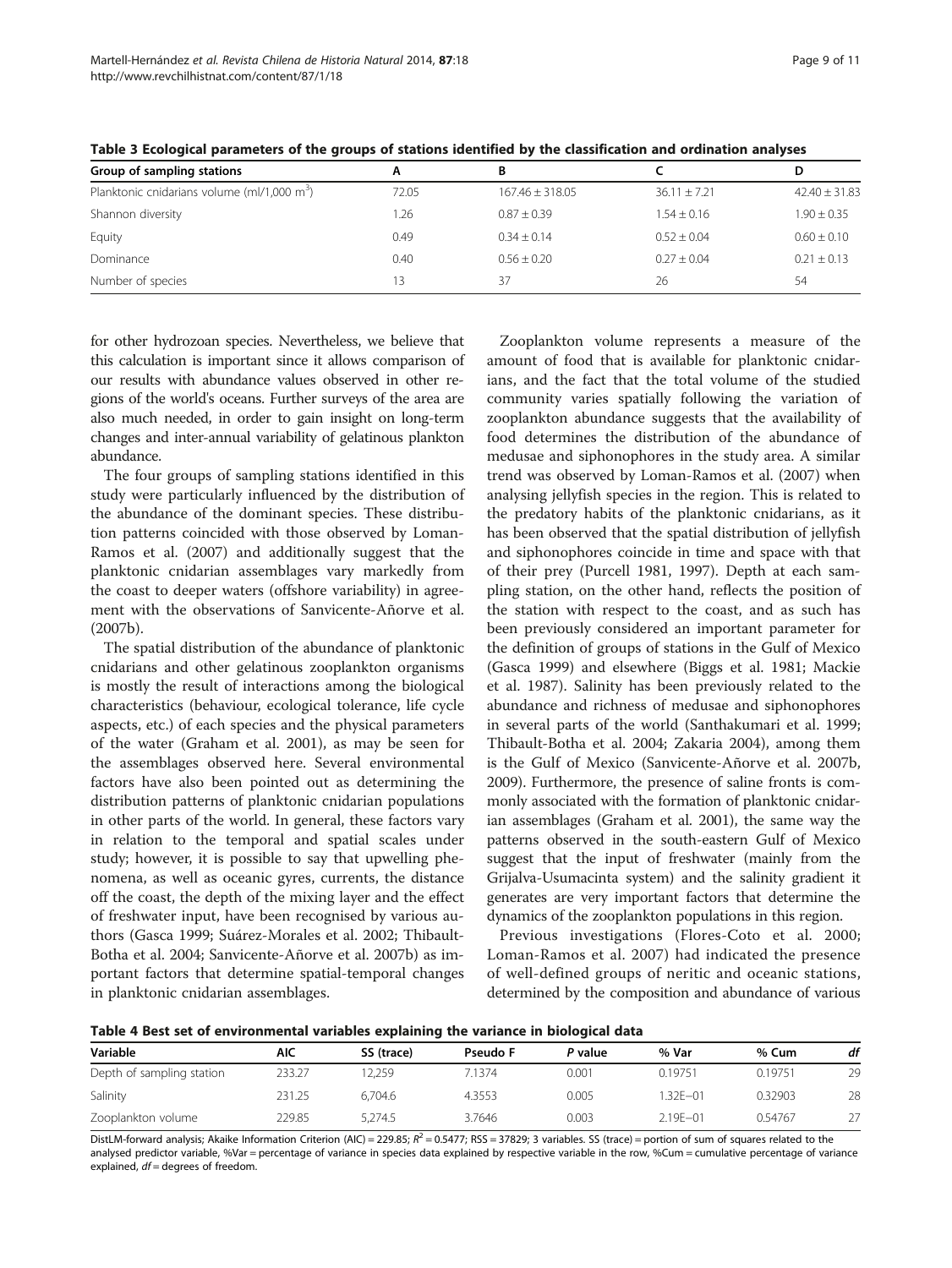<span id="page-9-0"></span>groups of zooplanktonic organisms. In the present study, however, the observed zonation suggests that the oceanic stations share important similarities with the stations located on the continental shelf. This may be explained considering the surface circulation during the autumn in the study area, particularly the offshore transportation in the southern Campeche Bay (Zavala-Hidalgo et al. [2003](#page-10-0)) that should tend to homogenise the faunistic composition in the oceanic stations and those on the continental shelf off Tabasco. During 1998, the offshore transportation of water masses was particularly important compared with other years (Martínez-López and Zavala-Hidalgo [2009](#page-10-0)), and this explains why the stations did not form well-defined neritic and oceanic groups.

# Conclusions

Planktonic cnidarians are useful as indicators of water masses, since the observed zonation was congruent with the surface circulation patterns that are present during the autumn (offshore transportation) and the presence of particular local environmental conditions, including those at the mouth of the Grijalva-Usumacinta system and those associated with the area of oil rigs. We would expect that similar conditions of strong offshore transport would lead to a similar horizontal stratification in the assemblages of planktonic cnidarians in other parts of the world, driven mainly by salinity, oxygen, depth and zooplankton gradients.

# Ethical approval

Ethical approval was not required for this study.

#### Competing interest

The authors declare that they have no competing interests.

#### Authors' contributions

LFMH performed the taxonomic identification and data analysis and drafted the manuscript. MSR and AOL contributed to the analysis of data. LFMH and MSR wrote the paper. All authors read and approved the final manuscript.

#### Acknowledgements

The authors thank the late F. Vázquez-Gutiérrez, director of the project 'Evaluación prospectiva para el programa de monitoreo continuo del efecto ambiental de la actividad petrolera en el Golfo de México' for providing biological samples and environmental data. Thanks are also due to two anonymous reviewers for constructive feedback on earlier versions of the manuscript. This work was supported by Instituto de Ciencias del Mar y Limnología-Universidad Nacional Autónoma de México, Petróleos Mexicanos (PEMEX), Instituto Politécnico Nacional (Secretaría de Investigación y Posgrado) and the Consejo Nacional de Ciencia y Tecnología (México) [scholarship no. 23009 to LFMH].

#### Author details

<sup>1</sup> Laboratorio de Ecología, Departamento de Zoología, Escuela Nacional de Ciencias Biológicas, Instituto Politécnico Nacional, Prolongación de Carpio y Plan de Ayala s/n, Santo Tomás, Miguel Hidalgo, Mexico City C. P. 11340, Mexico. <sup>2</sup>Posgrado en Ciencias Biológicas, Universidad Nacional Autónoma de México, Av. Ciudad Universitaria 3000, Coyoacán, Mexico City C. P. 04360, Mexico.

Received: 10 May 2014 Accepted: 12 August 2014 Published online: 14 October 2014

#### References

- Alatorre MA, Ruiz F, Salas de León DA (1989) Efecto del paso de los frentes fríos atmosféricos sobre la Bahía de Campeche. In: González J, Medina F, Romo M, Martínez M (eds) Memoria de la Reunión Anual 1987. Unión Geofísica Mexicana, México
- Anderson MJ (2004) DISTLM v.5: A FORTRAN Computer Program to Calculate a Distance-Based Multivariate Analysis for a Linear Model. Department of Statistics, University of Auckland, New Zealand
- Arenas-Fuentes V, Jiménez-Badillo L (2004) Fishing in the Gulf of Mexico: towards greater biomass in exploitation. In: Withers K, Nipper M (eds) Environmental analysis of the Gulf of Mexico. SEMARNAT-INECOL-INE-Harte Research Institute for Gulf of Mexico Studies-Texas A&M University, Harte Research Institute for Gulf of Mexico Studies Special Publications Series No. 1, Texas
- Biggs DC, Bidigare RR, Smith DE (1981) Population density of gelatinous macrozooplankton: in situ estimation in oceanic surface waters. Biol Oceanogr 1:157–173
- Boero F, Bouillon J, Gravili C, Miglietta MP, Parsons T, Piraino S (2008) Gelatinous plankton: irregularities rule the world (sometimes). Mar Ecol Prog Ser 356:299–310
- Bouillon J, Medel MD, Pagès F, Gili JM, Boero F, Gravili C (2004) Fauna of the Mediterranean hydrozoa. Sci Mar 68:5–438
- Clarke KR, Gorley RN (2006) Primer v6: User Manual/Tutorial. PRIMER-E Ltd, Plymouth
- Clarke KR, Warwick RM (2001) Changes in marine communities: an approach to statistical analysis and interpretation. PRIMER-E Ltd, Plymouth
- Costello J (1998) Physiological response of the hydromedusa Cladonema californicum Hyman (Anthomedusa: Cladonemidae) to starvation and renewed feeding. J Exp Mar Biol Ecol 225:13–28
- Czitrom SPR, Ruiz F, Alatorre MA, Padilla AR (1986) Preliminary study of a front in the Bay of Campeche, Mexico. In: Nihoul JCJ (ed) Marine Interfaces Ecohydrodynamics, 1st edn. Elsevier Oceanography Series, Oxford
- De la Cruz A (1971) Estudios de plancton en el Banco de Campeche. In: UNESCO (ed) Coloquio sobre investigaciones y recursos del Mar Caribe y regiones adyacentes. UNESCO, Paris
- De la Lanza-Espino G, Gómez-Rojas JC (2004) Physical and chemical characteristics of the Gulf of Mexico. In: Withers K, Nipper M (eds) Environmental analysis of the Gulf of Mexico, Firstth edn, SEMARNAT-INECOL-INE-Harte Research Institute for Gulf of Mexico Studies-Texas A&M University. Harte Research Institute for Gulf of Mexico Studies Special Publications Series No. 1, Texas
- Espinosa-Fuentes ML, Flores-Coto C (2004) Cross shelf and vertical structure of ichthyoplankton assemblages in continental shelf waters of the Southern Gulf of Mexico. Estuar Coast Shelf Sci 59:333–352
- Flores-Coto C, Martínez-Gutiérrez R, González-Félix M, Sanvicente-Añorve L, Zavala-García F (2000) Annual variation of ichthyoplankton assemblages in neritic waters of the Southern Gulf of Mexico. Caribb J Sci 36:233–243
- Flores-Coto C, Sanvicente-Añorve L, Pineda-López R, Rodríguez-van Lier MA (1988) Composición, distribución y abundancia ictioplanctónica del Sur del Golfo de México. Universidad y Ciencia 5:65–84
- Gasca R (1993) Especies y abundancia de sifonóforos (Cnidaria: Hydrozoa) en la región sur del Golfo de México. Caribb J Sci 29:220–225
- Gasca R (1997) Nuevos registros y ampliación de ámbito de especies de Siphonophora (Cnidaria) en aguas del Atlántico Mexicano. Rev Biol Trop 45:933–934
- Gasca R (1998) Siphonophore communities in the southern Gulf of Mexico during April-May, 1986. UNESCO IOC Workshop Report 142:120–126
- Gasca R (1999) Siphonophores (Cnidaria) and summer mesoscale features in the Gulf of Mexico. Bull Mar Sci 65:75–89
- Gasca R, Suárez-Morales E, Castellanos I (1995) Biomasas zooplanctónicas en aguas superficiales del Golfo de México durante verano e invierno de 1991. Caribb J Sci 31:128–140
- Gold-Bouchot G (2004) Hydrocarbons in the southern Gulf of Mexico. In: Withers K, Nipper M (eds) Environmental analysis of the Gulf of Mexico, Firstth edn, SEMARNAT-INECOL-INE-Harte Research Institute for Gulf of Mexico Studies-Texas A&M University. Harte Research Institute for Gulf of Mexico Studies Special Publications Series No. 1, Texas
- Inc GS (2002) Surfer 8® User's manual. Golden Software Inc, Colorado